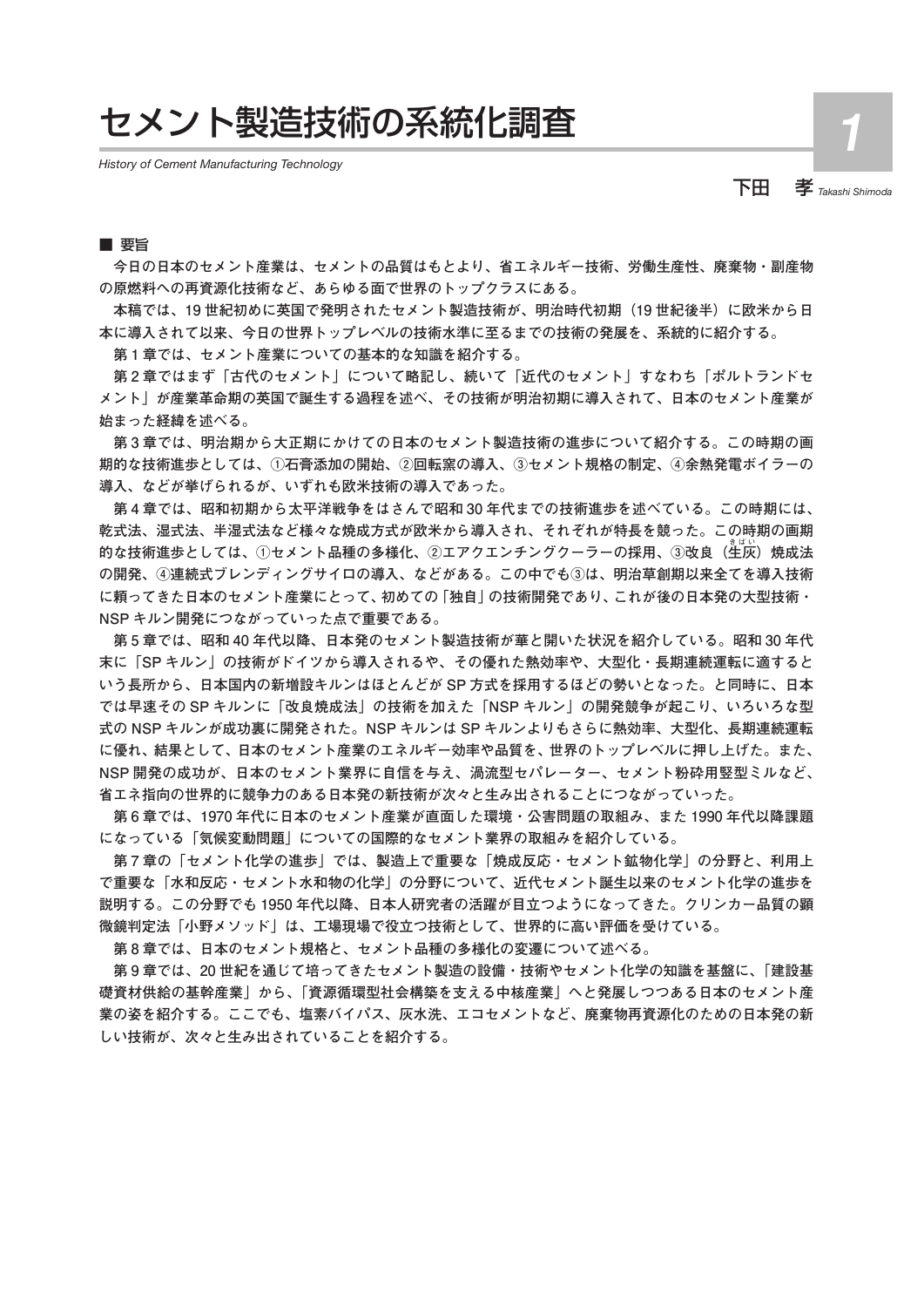The Japanese cement industry today produces the best quality portland cement with the lowest energy consumption and highest labor productivity in the world. In addition, since the 1990s, the industry has been demonstrating a new role for the cement industry by using industrial and municipal waste as Alternative Fuel and Raw Materials (AFR). The Japanese cement industry has thus come to pursue two industrial missions: the manufacture of quality cement and contribution to a sustainable society.

The cement industry in Japan started in the 1870s when the Japanese government constructed the country's first cement plant, in Tokyo, which relied on European technology and equipment. For the next 90 years, up until the 1960s, Japan imported new technology and equipment from Europe and the U.S.A. Rotary kilns, tube mills, vertical mills, kiln waste-gas boilers/generators, air-quenching coolers, and blending silos were among those imports. Also, major imports of technology included the addition of gypsum in cement, cement quality standards, and several types of special cement such as high-early-strength, low-heat, blast-furnace-slag, fly-ash, and silica cements.

During that time, in 1959, Onoda Cement Co. Ltd. (now Taiheiyo Cement Co.) developed a new cement manufacturing process called the "New Calcined Lime (NCL) Process." With this process, limestone is separately calcined in specially designed shaft kilns, then mixed with other raw materials and sent to a rotary kiln for clinker formation. This produced the astonishing result of a four-fold expansion in unit volume output from the same kiln. The NCL process is considered the first major "Japan original" cement manufacturing technology.

In the 1960s, the Suspension Preheater (SP) kiln process was introduced from Germany. This process rapidly came to prevail in Japan because of its high energy efficiency, excellent upscalability, and prolonged operation period.

Soon after the introduction of the SP process, Japanese cement manufacturers and plant builders, observing the NCL process, began competing with each other to develop a New Suspension Preheater (NSP) process, assuming that unit volume output would greatly increase if a calciner were installed at the bottom of the preheater. These efforts produced fruit in early 1970s. A couple of companies successfully developed NSP processes of their own. Each type of NSP equally achieved higher energy efficiency, better upscalability, and a longer operation period than the SP process. Consequently, the NSP process made the Japanese cement industry the most energy efficient in the world.

The success of NSP stimulated Japanese engineers to innovative further with cement manufacturing technology. The O-SEPA separator, the OK vertical grinding mill, and the vertical pre-grinding mill are among their inventions since the 1980s.

Japanese cement chemists, too, have made a great contribution to the cement industry's progress and development. In 1968, Japan hosted the 5th International Symposium on the Chemistry of Cement. Through this epoch-making conference, Japanese cement chemists played a major role in elucidating the scientific basis for the formation of clinker minerals and the hydration of cement, applying the very latest modern technology such as Electron Probe Micro Analysis (EPMA). In the 1970s, Dr. Yoshio Ono of Onoda Cement created a microscopic method to estimate clinker quality onsite. This method, called the Ono Method, is now recognized worldwide.

The Japanese cement industry began using AFR as early as the 1960s for the purpose of reducing manufacturing costs. Since the late 20th century, however, the industrial and municipal waste problem has become a center of focus along with growing concerns about the global sustainability of natural resources. The Japanese cement industry realigned its position on the use of AFR from mere reduction of manufacturing costs to the even more positive one of contributing to sustainability through greater use of alternative fuels and more recycling of raw materials. In pursuing this new mission, the industry has been developing innovative processes and equipment in order to make greater use of a wider range of AFR. To date, several processes and kinds of equipment have been successfully developed, such as the Chloride Bypass Process, the Ash Washing Process, the Biochemical Conversion Process for household waste (AK System) and Ecocement. These recycling practices are now widely recognized internationally.

Cement consumption in Japan fully matured in the middle of 1990s; however, the Japanese cement industry and its engineers have great hopes for a future in which the industry is positioned at the core of the sustainable society.

■ Profile

下田 孝 *Takashi Shimoda*

### **国立科学博物館産業技術史資料情報センター主任調査員**

| 1963年 | 東京大学工学部工業化学科卒                  |
|-------|--------------------------------|
|       | 小野田セメント㈱入社、中央研究所配属。            |
|       | 以降、セメント製造工場、本社生産部、米国事業所など      |
|       | を転任。                           |
|       | 企業合併で社名も、小野田セメント㈱→秩父小野田㈱       |
|       | (1994)→太平洋セメント(株)(1998)と変更になる。 |
| 1996年 | 秩父小野田㈱ 中央研究所長                  |
| 2002年 | 太平洋セメント(株) 常務取締役、研究所・建材事業・セ    |
|       | ラミックス事業相当                      |
| 2005年 | セントラル硝子(株)<br>社外監杳役            |
| 2006年 | 取締役常務執行役員退任<br>太平洋セメント㈱        |

2009年 セントラル硝子㈱ 社外監査役退任

### ■ Contents

| 1. はじめに                      |     |
|------------------------------|-----|
| 2. セメント・コンクリートの歴史            |     |
| -近代セメント産業の誕生まで …………………… 7    |     |
| 3. 明治・大正期の日本のセメント製造技術 ………    | 14  |
| 4. 昭和初期から太平洋戦争を経て            |     |
| 戦後復興期へ (1926 - 1960) ………………  | 24  |
| 5. 日本のセメント製造技術の開花 (1960 ー)…… | 46  |
| 6.環境保全技術・地球温暖化対策 …………………     | 66  |
| 7. セメント化学の進歩 ……………………………     | 71  |
| 8. セメント規格の変遷と品種の多様化の歴史 ……    | 86  |
| 9. 資源循環型社会構築貢献産業への進化 …………    | 96  |
| 10. まとめ: セメント製造技術の系統化 …………   | 106 |
| 11. 結び・謝辞 ……………………………………     | 109 |
| 付図:日本におけるセメント製造技術系統図………110   |     |
| 付表:セメント製造技術史調査資料 所在確認……111   |     |
| セメント製造技術史 年表…………………… 112     |     |
|                              |     |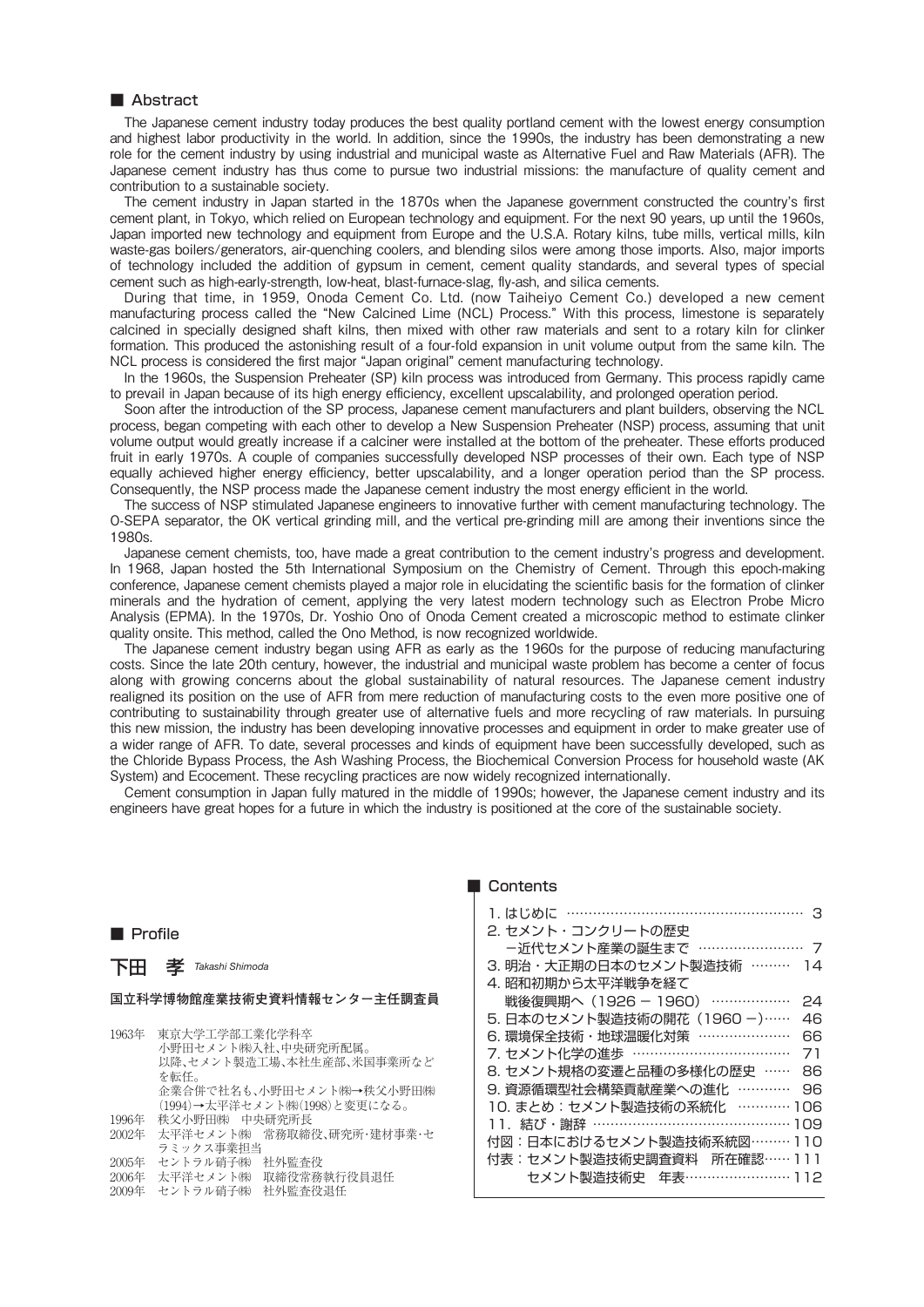# 石油化学技術の系統化調査

*A Systemized Exploration of Petrochemical Technology*

田島 慶三 *Keizo Tajima*

# ■ 要旨

**石油化学工業は、石油・天然ガスを原料に石油化学基礎製品、有機工業薬品、高分子を製造している。日本で は、1950 年代に誕生して以来、瞬く間に化学産業の中核を占め、医薬品、化粧品、合成洗剤、塗料、プラスチッ ク成形加工、ゴム成形加工など、日本の化学産業の幅広い各部門に原材料を提供する基幹産業となって現在に 至っている。1960 年代には、プラスチック製品を大量に供給するようになったことから、高分子材料革命を起 こして社会に大きなインパクトを与え、高度経済成長を支えた。また、石油化学臨海コンビナートという新しい 化学工場群を誕生させた。**

**石油化学は米国で 1920 年代に始まった。しかし、1940 年代前半までは米国だけに存在し、ごく一部の有機 工業薬品を供給する程度の化学工業であった。石油化学よりも古くから繁栄している量産型化学工業としては、 欧州でも、米国でも、日本でも、木材化学、油脂化学、発酵化学、石炭化学があった。米国の石油化学は、それ らの化学工業と並存していた。1940 年代にナフサの水蒸気分解技術が開発され、1950 年代に石油化学の欧州移 転が実現したことによって、石油化学技術は大きく変わった。伝統ある欧州化学技術との融合が進み、石油化学 の技術革新が一挙に花開いた。これによって、石油化学の誕生以前に存在していた多くの量産型化学工業を石油 化学は一挙に飲み込み、化学産業の基幹的な地位に就いた。**

**日本は、そのような時代に石油化学を始めた。しかも、石油化学以前に量産型化学工業が存在したことから、 石油化学技術を受け身で導入するだけでなく、積極的に技術革新の一端を担った。この経験によって、早くも 1960 年代後半には石油化学技術を吸収し、自社開発技術が続出している。1970 年代後半には、石油化学の激し い技術革新が一段落し、発展途上国への石油化学の普及が始まった。この時代には石油化学の負の側面が顕在化 した。環境問題、化学物質汚染問題などである。しかも、2 度にわたる石油危機によって、石油化学製品のコス トが上昇した。このため、低公害型技術や省エネルギー技術が求められるようになった。日本の石油化学工業 は、もはや技術導入にのみ依存することなく、自社開発技術で対応できるようになった。1980 年代からは、炭 素数 2 のエチレン系製品よりも、炭素数 3 以上のオレフィン製品の技術開発が課題となった。日本の石油化学 はこの分野で大いに活躍した。石油化学は、多数の製品を抱える厚みのある化学工業に変わっていった。**

**一方、1980 年代には中東石油化学が登場し、世界の石油化学の産業地図が大きく変わり始めた。この動きは、 2000 年代以後、中国での石油化学の開始、大増産によって加速している。2010 年代には、石油化学工業の中心 が欧米から中東を含むアジアに大きくシフトしつつある。このため、1990 年代以後は、石油化学事業から撤退 する欧米化学会社が相次いだ。しかし、日本の石油化学会社は欧米とは違う道を選んだ。石油化学内での機能化 を図るばかりでなく、従来の石油化学の範囲を超えた高分子成形加工技術までも取り込んだ機能化学を展開して いる。**

**一方、従来の範囲の石油化学においても、エチレン需要に比べてプロピレン需要が大きく伸びるなどの変化が 起きた。こういう事業環境の変化に対応して、1990 年代以後、石油化学技術に新しい潮流が見え始めている。 石油化学は、次の 10 年~20 年で大きく変わるかも知れない。**

**このように世界の石油化学の歴史の中で、石油化学技術の流れを捉え、技術の系統化を考えてみた。その中で 日本の石油化学技術の位置づけを明らかにした。**

2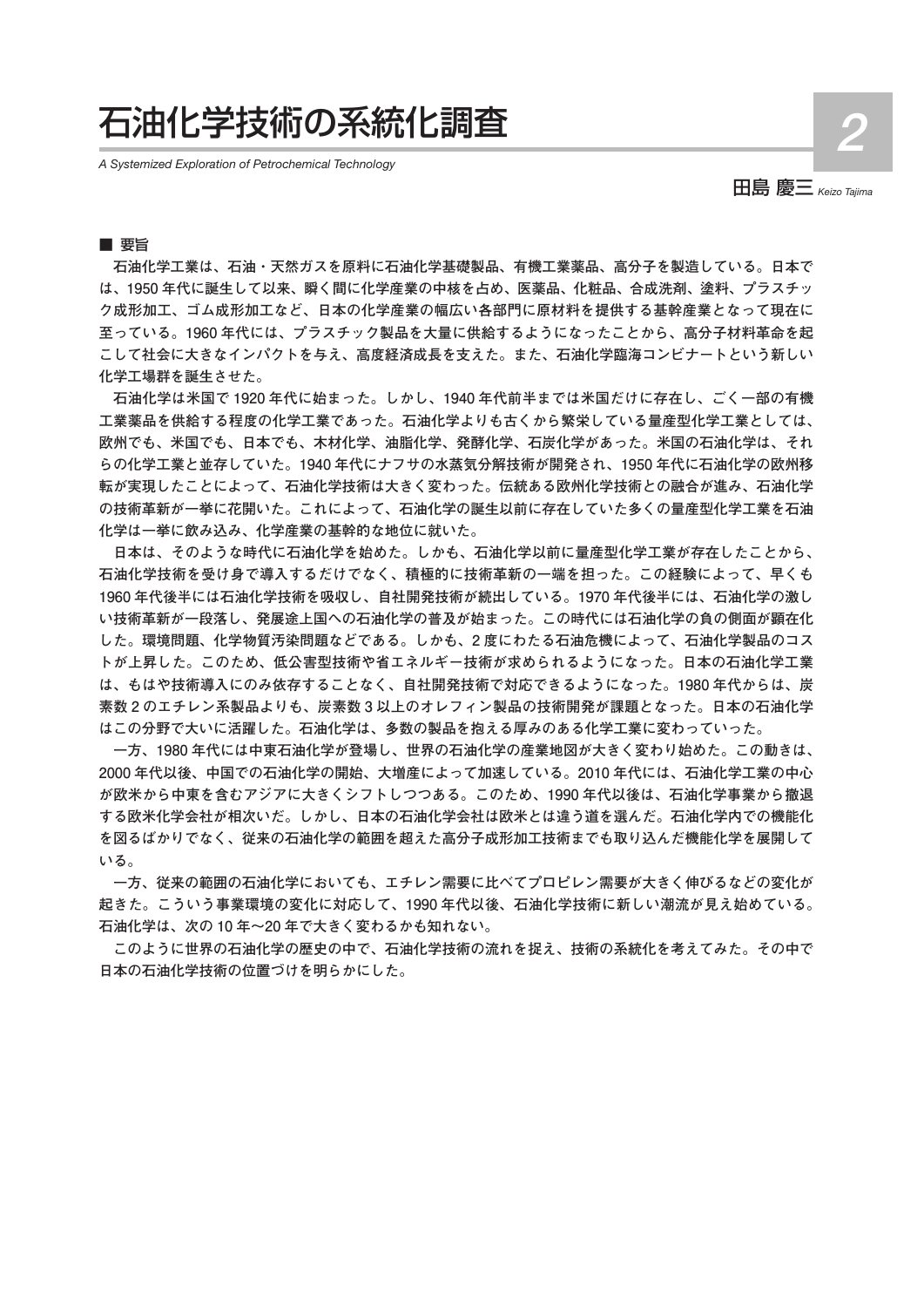The petrochemical industry involves the production of basic petrochemical products, organic industrial chemicals and polymers using petroleum or natural gas as the raw material. The industry took hold in Japan in the 1950s and almost immediately dominated the chemical industry; to this day, the petrochemical industry still remains a key industry, providing raw materials to a wide range of sectors in the Japanese chemical industry, including pharmaceuticals, cosmetics, synthetic detergents, paints, plastic molding, and rubber molding. By the 1960s, a mass supply of plastic products had dramatically impacted society, triggering a polymer revolution and undergirding Japan's rapid economic growth. New chemical factory conglomerates sprang up along the coastlines, known as petrochemical industrial complexes or kombinats.

The petrochemical industry originated in the 1920s in the United States. However, up until the early 1940s, it was little more than a chemical industry supplying a few organic industrial chemicals. Wood chemistry, oleochemistry, fermentation chemistry, and coal chemistry had all long flourished prior to the advent of petrochemistry. Petrochemistry co-existed with these in the U.S. as yet another type of chemical industry. The development of naphtha steam-cracking technology in the 1940s and the European migration of the petrochemical industry in the 1950s had a major impact on petrochemical technology. Innovations in petrochemical technology suddenly began to proliferate as the technology began to be combined with conventional European chemical technology. The petrochemical industry swallowed up the existing mass-producing chemical industries and quickly assumed a leading role among the other chemical industries.

It was at this time that Japan entered the petrochemicals arena. Since it already had mass-producing chemical industries in place, it was in a position to do more than simply adopt the new petrochemical technology being introduced; it could take an active role in new technological innovations. Japan's prior experience meant that by the late 1960s it was absorbing petrochemical technologies and successively developing its own. By the late 1970s, the intensive developments in petrochemical technology had eased, and petrochemistry began to spread across the developing nations. It was during this time that the negative aspects of petrochemistry began to emerge, such as environmental issues and chemical pollution issues. On top of this, the two oil crises in the 1970s escalated the cost of petrochemical products, resulting in a demand for low-emission technology and energy-conserving technology. By this time the Japanese petrochemical industry was no longer simply relying on technology imports and was developing its own technology. From the 1980s, the challenge was to develop olefin products with at least three carbons, rather than ethylene products with two carbons. The Japanese petrochemical industry was very active in this field. Petrochemistry became a substantial chemical industry with a wide range of products in its arsenal.

Meanwhile, significant changes started taking place on the petrochemical world map with the emergence of the Middle Eastern petrochemical industry in the 1980s. This trend has accelerated since the 2000s with China entering the industry and huge increases in production. In the 2010s, the core of the petrochemical industry is taking a dramatic shift away from the West and towards Asia and the Middle East. Accordingly, Western companies have been successively dropping out of the industry since the 1990s. However, unlike its counterparts in the West, the Japanese petrochemical industry took a different path. Japan is now not only planning for greater functionalization within the petrochemical industry, but also developing fields of functional chemistry outside of the conventional scope of petrochemistry, even incorporating polymer molding technology.

There have also been changes within the conventional scope of petrochemistry, such as significant growth in the demand for propylene in contrast to ethylene. In response to these changes in business environment, new trends have been observed in petrochemical technology since the 1990s. Petrochemistry may change significantly in the next decade or two. This survey report aims to identify the trends in petrochemical technology throughout the history of the petrochemical industry worldwide and pinpoint Japan's contribution to petrochemical technology.

# ■ Profile ■ Contents

田島 慶三 *Keizo Tajima*

。<br>대한국급 40 <del>/</del> 20 <del>-</del> 40 - 40 - 40 - 80 <del>- 40</del> - 40 - 40 - 40

### **国立科学博物館産業技術史資料情報センター主任調査員**

| 111不114乙平 | 郁 V. L.野高校 半業                 |
|-----------|-------------------------------|
| 昭和47年     | 東京大学工学部合成化学科卒業                |
| 昭和49年     | 東京大学大学院工学系研究科修十課程修了           |
| 同 年       | 诵商産業省入省(行政職)                  |
| 昭和62年     | 三井東圧化学㈱入社                     |
| 平成 9年     | 合併により三井化学㈱に転籍                 |
|           | 平成20年 三井化学㈱を定年退職              |
|           | 以後、著作、編集、翻訳、講演活動に従事           |
|           | 平成27年 国立科学博物館産業技術史資料情報センター主任調 |
|           | 杳目                            |
|           |                               |

| 1. はじめに …………………………………………… 117 |  |
|-------------------------------|--|
| 2. 石油化学の概要 …………………………………… 119 |  |
| 3. 石油化学の製品体系 ……………………………… 130 |  |
| 4. 石油化学誕生以前からの                |  |
| 有機工業薬品・高分子 …………………………… 156    |  |
| 5. 石油化学工業の歴史 ……………………………… 184 |  |
| 6. 石油化学の技術体系と系統化 …………………… 212 |  |
| 7. 終りに …………………………………………… 252  |  |
| 石油化学 産業技術史資料 所在確認……………… 253   |  |
| 本報告書で使っている製品名略号一覧……………… 254   |  |
|                               |  |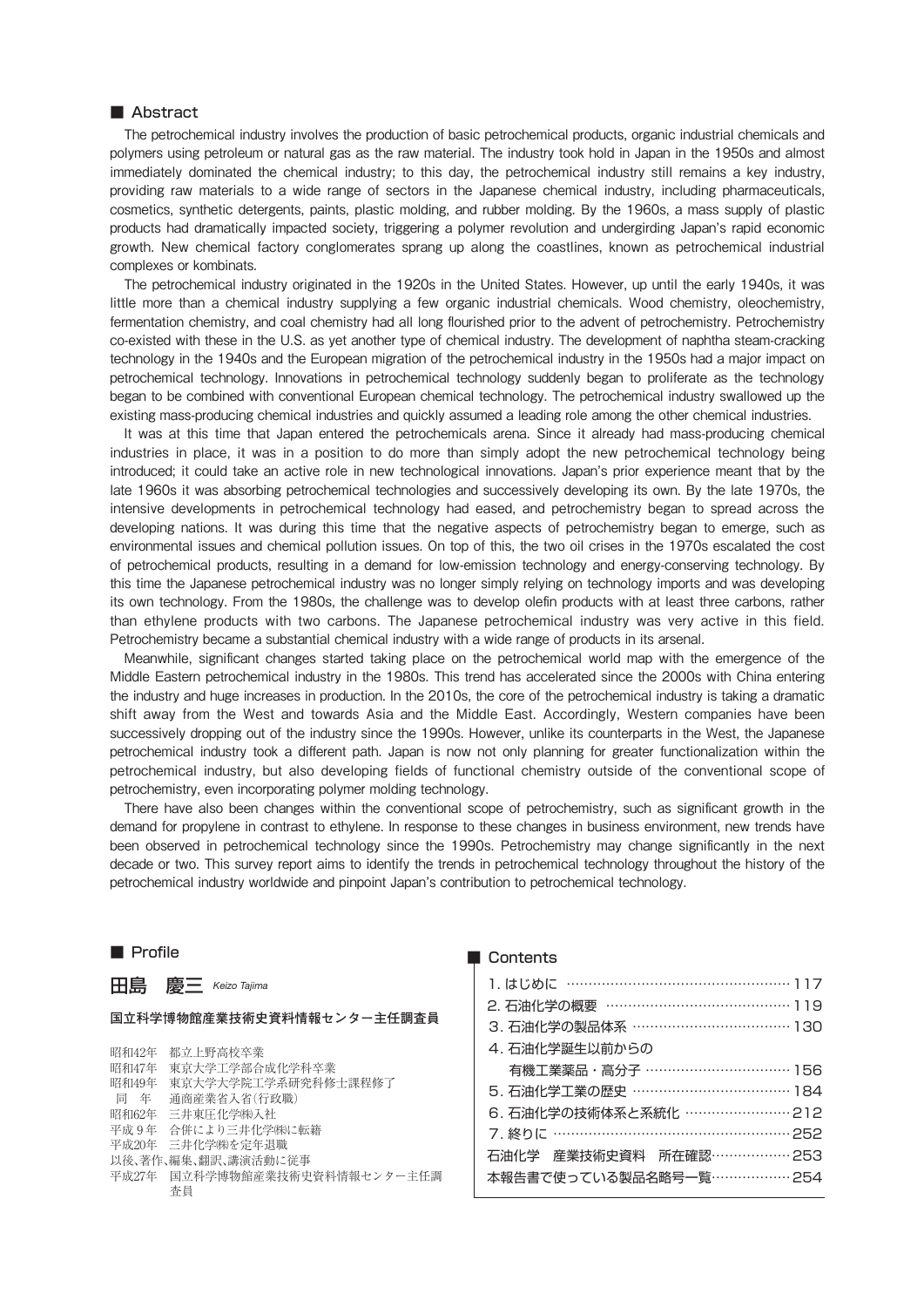# 反転鋤込み耕 ( ボトムプラウ耕 ) 技術の系統化調査

*History of Reversal Tillage (bottom plow tillage) Technology*

田辺 義男 *Yoshio Tanabe*

3

**反転耕 ( ボトムプラウ耕 ) は一般の人にとっては馴染みが薄く、その説明に苦慮するところである。農耕が始 まって以来、農作物を栽培するうえで耕すという行為は大昔より棒→石斧→鍬→鋤→洋犂と時代と共に変遷して きたが土を掘る、反転する、砕土することには基本的に変わりはないのではないかと思われる。人々は鍬や犂に より田畑の土を少しでも深く耕し、柔らかな土を求めて圃場を作ってきた。そのことが豊かな稔りを得るために 必要であることを長い経験の中で学んできた。農具をけん引する動力源の進歩と同時に農機具自体が改良され て、大型化、堅牢化、精密化が図られてきているが原理は同じである。**

**望ましい土の条件は、播種した種子の発芽と、その後の生育に良好な環境を与え、その環境が毎年維持される ことである。このことは土壌構造と密接な関連を有する。**

**作物が生育するには、根から養分を吸収しなければならず、そのために根は自由に伸びなければならない。土 の養分は広い範囲にバランスよく位置していること、有機物が豊富にあり、その腐食を助けるに必要な水と空気、 地温が充分であること、それを分解して根に吸収しやすくする微生物も豊富にあることが肝要である。水と空気 が適当であれば地温も高まるのである。腐食した有機物は土の単粒構造を結びつけて団粒にする糊のような役目 を果たし、土壌の団粒構造化を促進する。** 

**化学肥料を与えすぎない、表土に雑草や害虫がなく作物の生育に支障を与えないことも大事である。根は養分 を求めて自由に伸びる。したがって土は広い範囲にわたって適度の柔らかさに保たれていなければならない。こ れを実現するために硬盤(不透水層)を破砕し、さらに深く耕し、広い範囲を膨軟にし、作土層を広げなければ ならない。また、条件に応じて排水を良くすることも必要である。サブソイラやプラソイラで心土を破砕しても 不足の場合は、暗渠を施工して作物の生育環境を良好にすることもしなければならない。**

**土の中の養分は作物に吸収されて、減少してゆく。したがって、有機物を入れなければ地力は低下していくこ とになる。残った養分の維持は当然として、作物により吸収されたよりも多くの有機物を土に返さなければなら ない。この循環農法こそ作物にとって、望ましい土づくりの条件であり、持続型農業の基本である。**

**農作業体系を一般的に説明すると、①排水対策(サブソイラ、プラソイラ、溝掘り機)②施肥、堆肥散布(ブ ロードキャスター、マニアスプレッダ)③耕起(ボトムプラウ、ロータリティラー、駆動型デスクプラウ、スタ ブルカルチ)④砕土・整地(ロータリハロー、バーチカルハロー、デスクハロー、レーザーレベラー)⑤播種・** 移植(ドリル、田植え機、プランター)⑥防除(スプレイヤー)⑦追肥 ⑧収穫(コンバイン、ハーベスタ)⑨ **乾燥・調整(乾燥機、もみすり機、選別機)と多工程になる。**

**農作業体系の中の③耕起方法は大きく分けてⓐ反転耕(ボトムプラウ耕)、ⓑ撹土耕(ロータリティラー)、ⓒ 簡易耕(スタブルカルチ、駆動型デスクプラウ)に分類される。**

**本系統化のテーマである反転耕(ボトムプラウ耕)は農業にとって基本となる土の物理性の改善と維持のため 有効な手段である。深耕によって根圏域の拡大、有機物の鋤き込み、表層土壌の再生、土壌の均質化、潜在地力 の活用と保全、作業の高能率化をもたらし、播種作業前に最適な土壌環境を作ることを可能とする。**

**北海道農業は、明治開拓以来ケプロンをはじめ多くの西欧の技術者の指導により、畑作畜産を主体とし、西欧 型畜力機械化農業が行われてきたが、その西欧では既に戦前にトラクタによる農業の機械化が広く実施されてい た。**

**これに対し、北海道農業の機械化が進みだしたのは、戦後になってからの昭和 30 年ころからであった。しか し、誰もが考えられないハイスピードで、明治開拓以来続いていた畜力機械体系から一挙にトラクタ機械体系に 移行し、現在の様な北海道の農業に進展したのである。**

**農業の機械化の急速な進展の背景には、戦後の混乱した世相を安定させるために、食糧を確保しようとする社 会経済政策があった。一刻も早く不足する食糧を増産し、アメリカによる全面的な食糧支配から脱することに加 え、機械化の結果余剰となった農村の労働力を、他の産業の振興のために振り向けようという思惑もあった。**

**また占領政策にとって封建的な農村機構の体制は不都合であり、これを変革して農業の近代化を急ぐ必要も あった。その基本政策として農地法、農協法、更には農業基本法を制定した。北海道は広大なる農地と未墾地を 有している。これらを改良・開発し、食料増産基地として早期に整備することは当時の諸々の時代背景として喫 緊の課題であったのである。このためにも大型機械化の普及が急務であった。**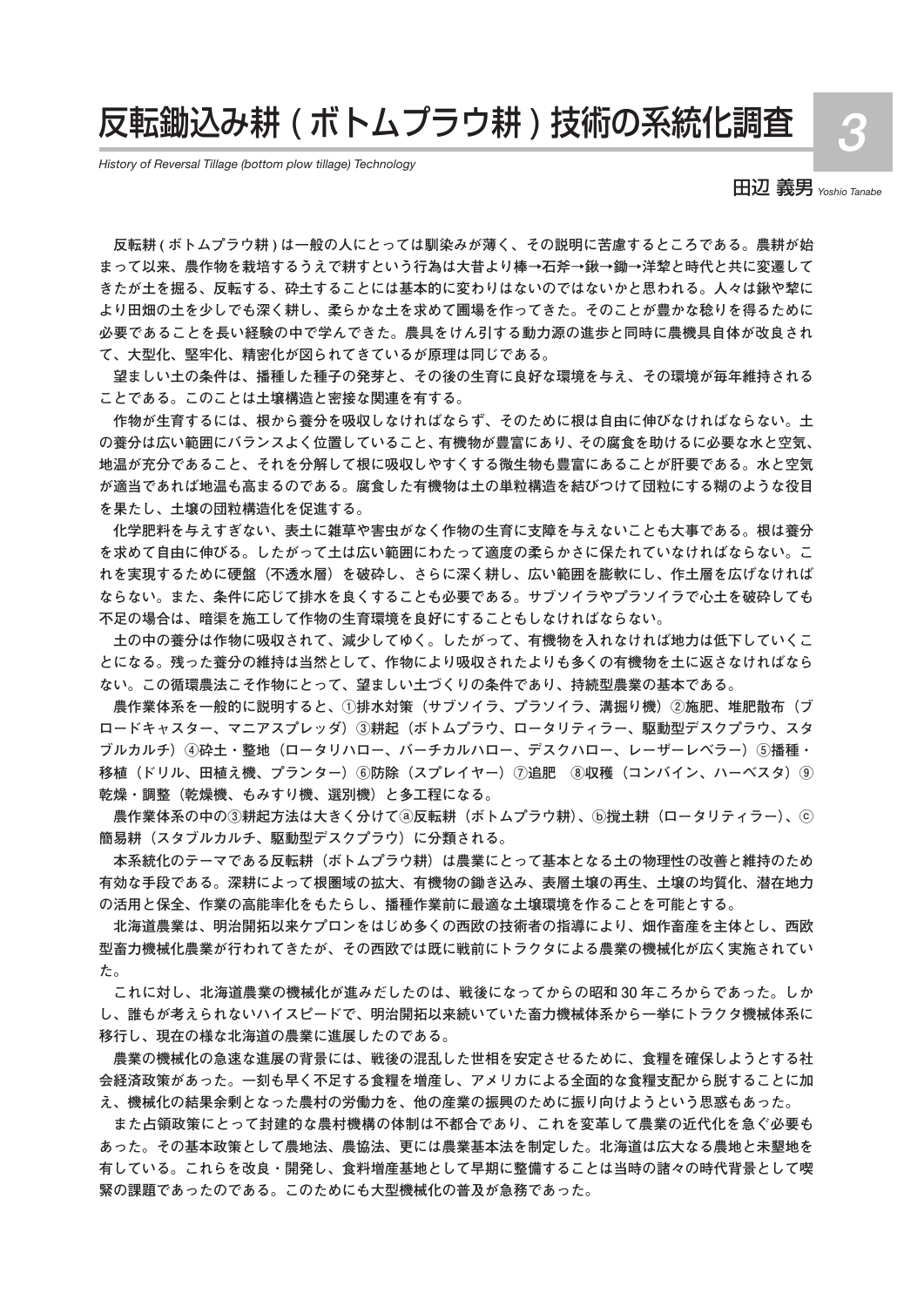**第 1 章では農耕の始まりを紹介する。田畑の耕しは、棒によって土を突く、掘ることに始まった。このた め、持ちやすく、刺さりやすくする形態のものが多い。それが進化して打込みやすいように角度が付き、鍬の原 型のようになった。さらに進歩して人力で引っ張る鋤のような形になった。これは現在のプラウの原型のように 思える。4000 年前から土の耕起・反転の原理は同じである。** 

**第2章では、韓国・中国から伝わり、日本で江戸時代に盛んに改良が進んだ和犂について説明する。増収のた めの深耕の始まりである。この流れは、明治時代後半からの松山原造、高北新冶郎を始めとする諸人の研究につ ながり、近代短床犂が完成した。**

**第3章では、洋犂(プラウ)の起源と、現在のプラウの基となった洋犂の発達を紹介する。**

第4章では、洋犂(プラウ)の北海道への導入と農業機械化の変遷について述べる。1869 (明治2) 年にプ **ロシア商人ガルトネルが七重村に 3 頭曳きプラウを持込んだのが最初といわれる。北海道開拓庁は 1874(明治 7)年に基幹農機具としてプラウを米国から輸入している。ケプロンは技術普及のために農業現術生制度を設 け、洋式農業の普及に努めた。当時導入された洋式農具についても説明する。また北海道農業機械の進展につい ての経緯を説明する。**

**第 5 章ではトラクタ用プラウの変遷と畑地の耕起について述べる。欧米の製品をそのまま、日本の土に適用 できるほど農耕は単純ではない。物真似の時代を経て、日本独自のプラウ曲面、土壌付着問題の解決などに到っ た国産化の過程について説明する。**

**第 6 章では、畑地の土層・土壌改良とその器具であるプラソイラおよび沖縄用プラウについて述べる。北海 道は火山灰土、泥炭など不良土が多く土層改良が必須の課題であった。開発された畑地の土層改良について、利 用した機械とその効果について説明する。また、心土を活用する新しい考えで開発されたプラソイラについての 効果も説明する。さらに、沖縄の重粘土に取組んだ土耕機メーカーの開発経緯を紹介する。**

 **第 7 章では、水田の耕起、砕土、整地(レーザーレベラー)について述べている。日本の水田面積は約 245 万 ha で耕地面積の約半分を占める。コメ余り現象の中でこれをどのように活用するかが長年の課題であるが、 農業技術は確実に進んでおり、本章では新しいレーザーレベラーを使用した耕法について説明する。**

**第 8 章では、作物にとり望ましい土の構造はどうあるべきか、何故プラウ耕が必要なのか、といったことを 含め、畑地の易耕性について説明する。**

**第 9 章では、プラウ耕とトラクタドラフトコンントロール機能について説明する。耕起作業の仕上がり状態 は後作業に大きな影響を与える。圃場の変化に合った耕起作業が出来るようにドラフトコンントロール機能が設 定されている。この装置について説明する。**

**第 10 章では、ボトムプラウの種類と機能について基本的なことを説明する。**

**第 11 章では、プラウ耕の技術を応用した工事について説明する。土を起こす、反転する、破砕するといった 機能を持つプラウは農耕以外に利用されることが多いので、その例を紹介する。火山噴火による降灰への対策、 湖底に水道管を敷設する湖底プラウ、プラウ耕を利用した基盤整備、汚染土壌のゼロ排土埋却等、代表的なもの について説明する。**

**第 12 章では軽量で耐久性のあるプラウの生産についての一部を紹介する。プラウの生産は農業大国のヨー ロッパ、アメリカが主流である。日本では 20~200PS の幅広い範囲のトラクタを使用して、小規模から大規模 までの農業が行われている。対応する製品も少量多品種になっている。このようなニーズに対応したプラウにつ いて述べる。**

**日本農業も TPP 大筋合意で専業農家と兼業農家の進むべき方向が明確になってくるものと考えられる。農業 製品分野では米国、カナダ、ブラジル、豪州、ニュージーランドが主な参加国で、わが国は経営規模的には対等 に戦えず、品質、安全性等の面での競争になると考える。本技術系統化が、農業経営の後継者が反転耕(プラウ 耕)による持続性ある土つくりを不断に行い、魅力ある農業を実践していく上での参考になることを期待する。**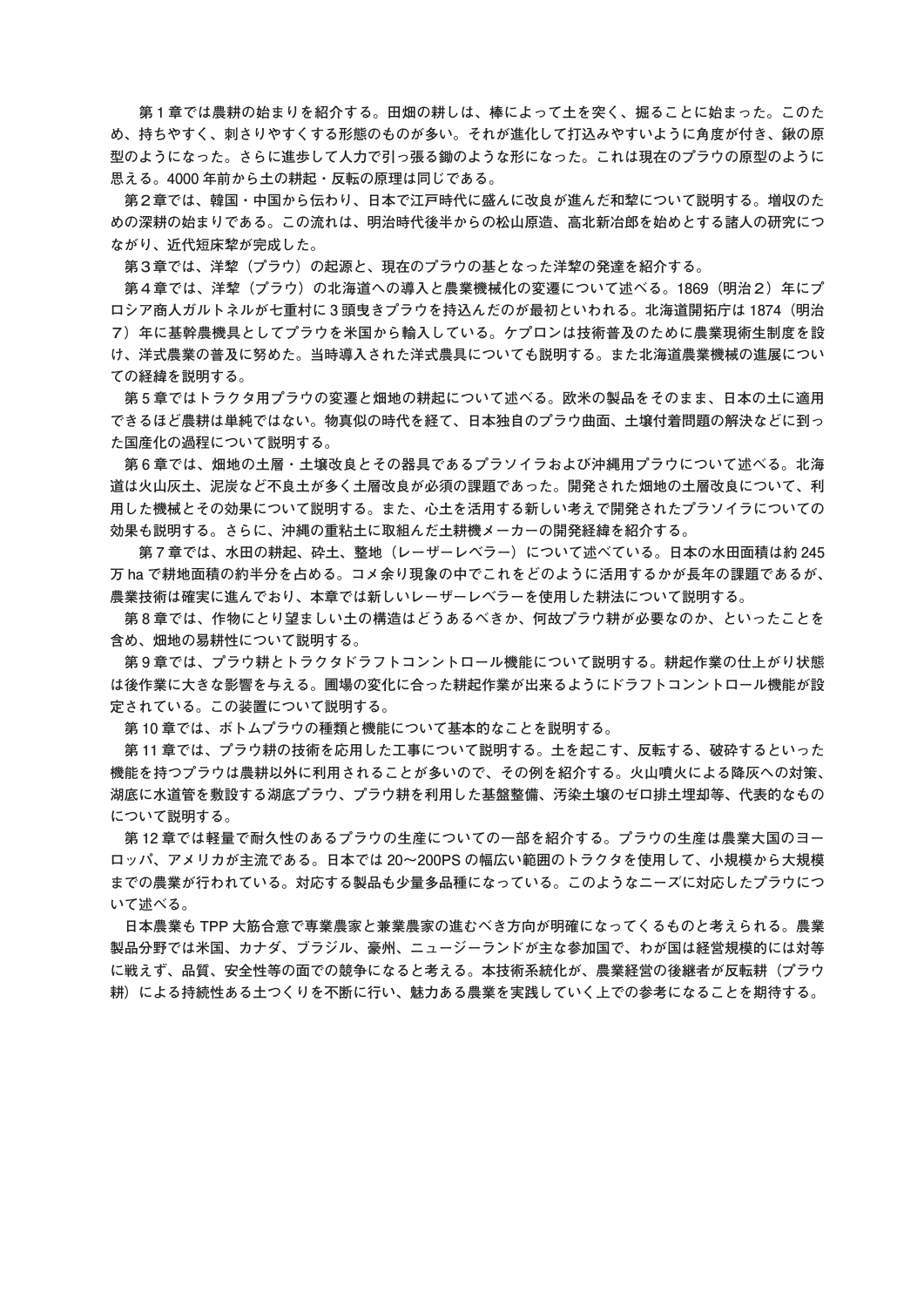Reversal tillage (bottom plow tillage) is not a familiar term for the general public, and it can be a struggle to explain. Since the start of agriculture, tilling has been a part of cultivating crops. Though the tools have changed with the times, from sticks to stone axes to hoes to spades to Western plows, the basic act of digging, turning, and harrowing the soil appears to have remained the same since the earliest of times. Humans have used hoes and plows to till the soil as deep as they could, making fields in pursuit of soft soil. They have learned through experience over a long period of time that tilling is necessary to achieve a bountiful harvest. Agricultural equipment has been improved along with the advancement in sources of power to pull agricultural implements. Equipment has been made larger, more durable, and more precise, but the principle is the same.

The best soil condition is one that provides a good environment for sown seeds to germinate, then grow—and preserves that environment every year. This is closely related to soil structure.

For crops to grow, they must absorb nutrients with their roots, and for that, the roots must be able to grow freely. The keys are for the soil to have its nutrients distributed in a balanced way over a wide area; have ample organic matter; have enough water, air, and soil temperature to help it decay; and have ample microorganisms which break it down and make it easier for the roots to absorb nutrients. If the water and air are appropriate, the soil temperature also rises. Decomposed organic matter acts like glue to bind together the single particles in the structure of soil into aggregates, promoting the formation of aggregate structures in the soil.

It is also important that not too much chemical fertilizer is used, and that the soil surface is free of weeds and harmful insects so that they do not inhibit crop growth.

Roots grow freely as they seek nutrients. Accordingly, soil must be kept reasonably soft over a wide area. To bring this about, the hardpan (impermeable layer) must be broken up, the soil tilled even deeper, and a wider area loosened to spread the plowed layer. It is also necessary to improve drainage according to the circumstances. If breaking up the subsurface soil with a subsoiler or plowsoiler is not enough, ditches may need to be constructed to make the growing environment good for the crop.

The nutrients inside soil decrease as they are absorbed by the crop. Therefore, soil productivity decreases unless organic matter is added. In addition to retaining the remaining nutrients, more organic matter than was absorbed by the crop must be returned to the soil. This cyclical farming method is a condition for creating the ideal soil for crops and is the basis for sustainable farming.

A general explanation of the system of agricultural operations involves many stages: (1) draining (subsoiler, plowsoiler, trench excavators); (2) fertilization and compost-spreading (broadcaster, manure spreader); (3) plowing (bottom plow, rotary tiller, driven disk plow, stubble cultivator); (4) harrowing and soil preparation (rotary harrow, vertical harrow, disk harrow, laser level); (5) sowing and transplanting (drill, rice transplanter, planter); (6) pest control (sprayer), (7) fertilizer addition; (8) harvesting (combine, harvester); and (9) drying and preparation (dryer, huller, sorter).

The methods for Item (3) plowing in the system of agricultural operations can be loosely classified into (a) reversal tillage (bottom plow tillage); (b) tillage by stirring (rotary tiller), and (c) minimum tillage (stubble cultivator, driven disk plow).

Reversal tillage (bottom plow tillage), the theme of this systemization, is an effective method of improving and maintaining the physical condition of soil, a basis for farming. Deep tilling brings about the expansion of the rhizosphere, the plowing in of organic matter, the renewal of surface soil, the homogenization of soil, the use and conservation of potential soil productivity, and the enhancement of work efficiency. It also makes possible the preparation of a suitable soil environment before the sowing process.

Farming in Hokkaido since its development in the Meiji era had been mainly of crops and livestock by way of animalpowered mechanized farming in the Western style under the guidance of many Western experts such as Capron. In the Western world, mechanized farming using tractors was already widely in use before World War II.

In contrast, the mechanization of farming in Hokkaido started to progress only after the war, in the mid-1950's. However, the speed of adoption was higher than anyone would guess. The animal-powered mechanical system which had been in use since its development in the Meiji era was at once abandoned for the system of mechanized tractors, advancing to the current state of farming in Hokkaido today.

Behind the rapid advancement of the mechanization of farming was a socioeconomic policy seeking to secure food to stabilize the social conditions of postwar confusion. One goal was to increase the then the insufficient production of food as soon as possible to get away from complete reliance on the U.S for food. There was the additional anticipation of using the labor of farming villages made redundant by mechanization to further other industries.

Furthermore, a system with a feudalistic farming-village structure was not suitable for the occupation policy, and there was a need to reform this and expedite the modernization of farming. The Agricultural Land Act, the Agricultural Cooperatives Act, and the Agricultural Basic Act were enacted as basic policies. Hokkaido has a vast amount of agricultural and uncultivated land. In the varying context of the times, improving and developing these and expediting their preparation as a base for increased production of food was a pressing issue. For this reason, also, the adoption of large-scale mechanization was an urgent matter.

Chapter 1 presents the start of agriculture. Tilling of the field began with jabbing and digging soil with sticks. For this reason, most utensils are shaped for easy holding and piercing. It evolved to form an angle for easier driving and became a primitive hoe. It progressed further and became shaped like a spade to be pulled by human force. This appears to be the primitive form of the modern plow. The principle of soil plowing and overturning has been the same since 4,000 years ago.

Chapter 2 explains the wari, a plow introduced from Korea and China that underwent extensive improvement in Japan during the Edo period. It was the beginning of deep tilling for increased yield. The course of events led to the research of many such as Genzo Matsuyama and Shinjiro Takakita starting in the latter half of the Meiji period, culminating in the completion of the modern tanshori (short-heel plow).

Chapter 3 presents the origins of the Western plow and the development which became the basis for the plow of today.

Chapter 4 describes the introduction of the Western plow to Hokkaido and the changes of the mechanization of farming. A plow pulled by three animals brought by the Prussian merchant Gaertner to the village of Nanae in 1869 is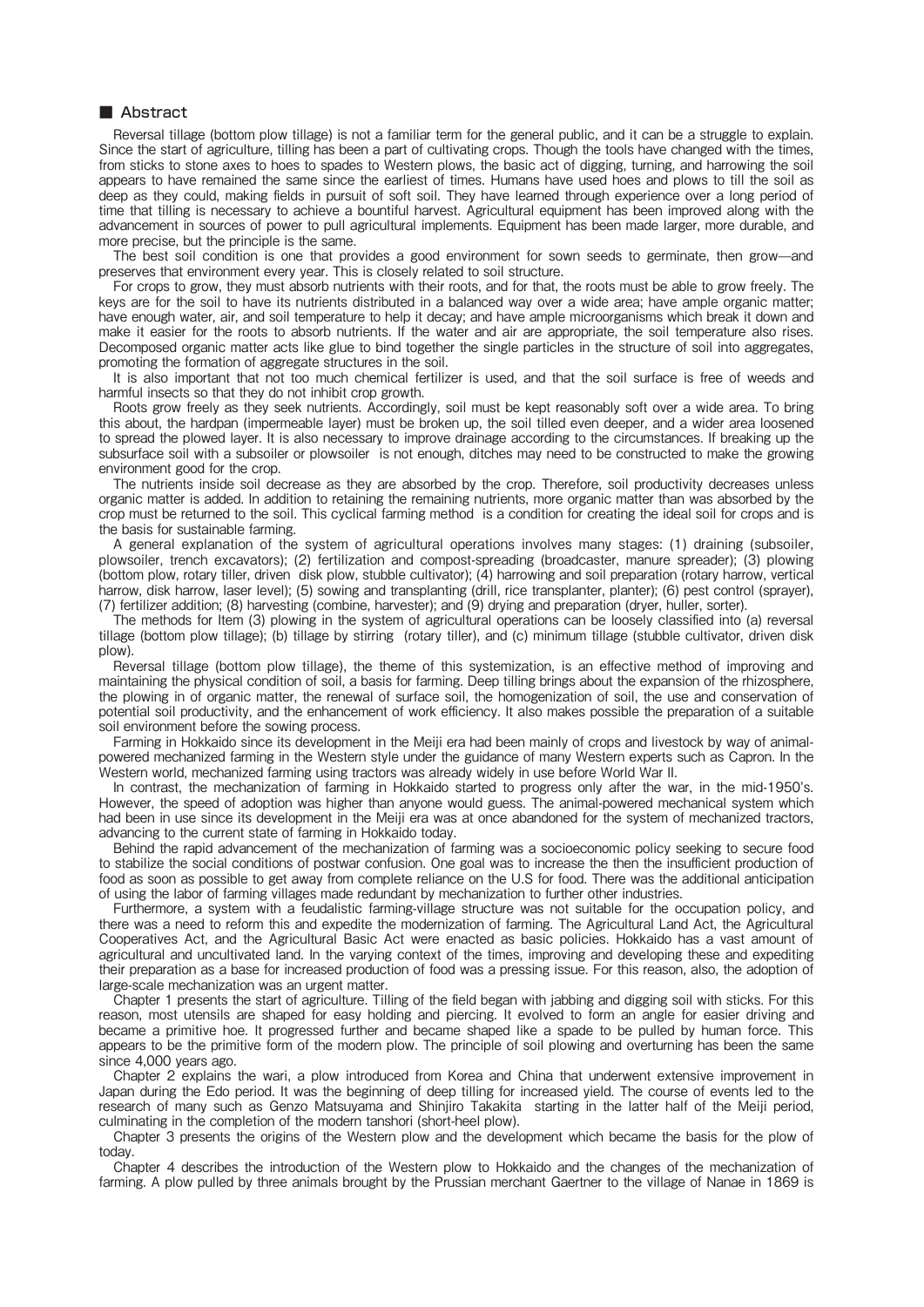said to be the first. The Hokkaido Development Agency imported plows from the U.S. in 1874 as key farming equipment. Capron established the farming internship program to spread technology and made efforts to popularize the Western way of farming. The Western style farming equipment introduced at that time is also explained, as well as the sequence of events regarding the advancement of Hokkaido farming equipment.

Chapter 5 describes the changes in plows for tractors and the tilling of farmland. Agriculture is not so simple that European and American products can be applied as-is to Japanese soil. The process leading to a domestic plow is explained, from the period of imitation to the development of a Japanese original curve on the plow and a solution for the problem of soil attachment.

Chapter 6 describes the improvement of the soil layer and soil of farmland, the tools used—the plowsoiler and the plow for Okinawa. Hokkaido has much volcanic ash soil, peat, and other undesirable soil, making soil layer improvement a necessary challenge. Equipment used in improving soil of developed farmland is explained, along with its effects. The effect of a plowsoiler is also explained—a product of a new idea to make use of subsurface soil. Also presented is the history of development by a soil tilling machinery manufacturer who took on the heavy clay soil of Okinawa.

Chapter 7 describes the tilling of paddy fields, harrowing, and soil preparation (laser level). Paddy fields in Japan total 2,450,000 hectares (9,459 square miles), taking up about half of cultivated land. Making use of this has been a longterm issue with the phenomenon of excess rice, but farming technology has certainly progressed. This chapter explains a new method of tilling using new laser levels.

Chapter 8 explains the tilth of farmland, including what the ideal soil structure for crops should be and why plow tilling is necessary.

Chapter 9 explains plow tilling and the tractor draft control system. The condition at the completion of tilling greatly affects the procedures that follow. The draft control system is set so that tilling can be done, adapting to the variations of the field. This system is explained.

Chapter 10 explains the basics of the types and functions of bottom plows.

Chapter 11 explains how plow tilling technology is applied to construction. Plows which bring up soil, overturn it, and crush it are often used outside of agriculture. Some examples are presented. Some typical uses are explained, such as measures against ash from volcano eruptions, lake-bottom plows for laying water pipes on lake floors, laying of foundations using plow tilling, zero-soil removal burial of contaminated soil.

Chapter 12 presents an aspect of the production of lightweight and durable plows. Plows are mainly manufactured in the great farming countries of Europe and the U.S. A wide range of tractors from 20 to 200 PS are used in Japan for farming, from small-scale to large-scale. A wide variety of applicable products are also becoming available in smaller lots. Plows filling such needs are described.

With broad agreement having been reached by the Japanese government regarding TPP, the paths to be taken by those who farm as their main or subsidiary business are expected to become clearer. In the category of agricultural products, the major players are the U.S., Canada, Brazil, Australia, and New Zealand. Japan cannot compete in terms of size of operations, but is expected to be able to compete in terms of quality and security. It is hoped that this systemization of technology will become a reference point as successors to agricultural management continue to use reversal tillage (plow tilling) to prepare sustainable soil to put attractive farming into practice.

| Contents |
|----------|
|          |

|                      |                      | はじめに …………………………………………… 261     |  |
|----------------------|----------------------|--------------------------------|--|
|                      |                      | 1. 農耕の始まり (耕起、整地用具) ……………… 263 |  |
|                      |                      | 2. 和犂の発達 …………………………………… 268    |  |
|                      |                      | 3. すき (プラウ) の起源と洋犂の発達 ………… 274 |  |
|                      |                      | 4. 洋犂 (プラウ) の北海道への導入と          |  |
|                      |                      | 農業機械化の変遷 ……………………………… 282      |  |
| <b>Profile</b>       |                      | 5. トラクタ用プラウの変遷と畑地の耕起 ……… 293   |  |
|                      |                      | 6. 畑地の土層・土壌改良とプラソイラおよび         |  |
| 田辺 義男                | Yoshio Tanabe        | 沖縄用プラウ …………………………………312        |  |
|                      |                      | 7. 水田の耕起、砕土、整地                 |  |
| 昭和39年 3月             | 北海道道立旭川工業高校 機械科卒業    | (レーザーレベラー) …………………………… 333     |  |
| 昭和39年 4月<br>昭和42年 8月 | 日立製作所那珂工場へ入社         | 8. プラウ耕およびロータリ耕より見た            |  |
| 昭和42年 9月             | 同社退社<br>スガノ農機株式会社へ入社 | 畑地の易耕性 ……………………………………341       |  |
| 昭和48年11月             | ホワイトハーベスター製造(株)へ入社   | 9. プラウ耕とトラクタドラフトコントロール         |  |
|                      | ビート収穫機の開発、製造に携わる。    | 機能 …………………………………………………346      |  |
| 昭和51年12月             | 同社代表取締役就任            | 10. ボトムプラウの種類と機能 …………………… 355  |  |
| 昭和53年12月             | スガノ農機株式会社取締役就任       | 11. プラウ耕の技術を応用した工法・            |  |
| 昭和57年10月             | 同社茨城工場 工場長就任         | 工事の紹介 …………………………………… 362       |  |
| 平成 4年 2月             | 同社常務取締役就任            | 12. プラウの生産方式 ……………………………… 372  |  |
| 平成22年 7月             | 定年により退職。技術顧問に就任      | 16. あとがき・謝辞 ………………………………… 378  |  |
| 平成25年 6月             | スガノ創新株式会社 取締役就任      | 系統図………………………………………………… 380     |  |
| 平成27年 4月             | 国立科学博物館 産業技術史料情報セン   | 所在確認………………………………………………… 381    |  |
|                      | ター主任調査員              | 付録 1…………………………………………………… 382   |  |
| 平成27年 6月             | 同社退社 スガノ農機技術顧問に就任    | 付録2…………………………………………………… 385    |  |
| 平成28年 2月             | スガノ農機 退社             |                                |  |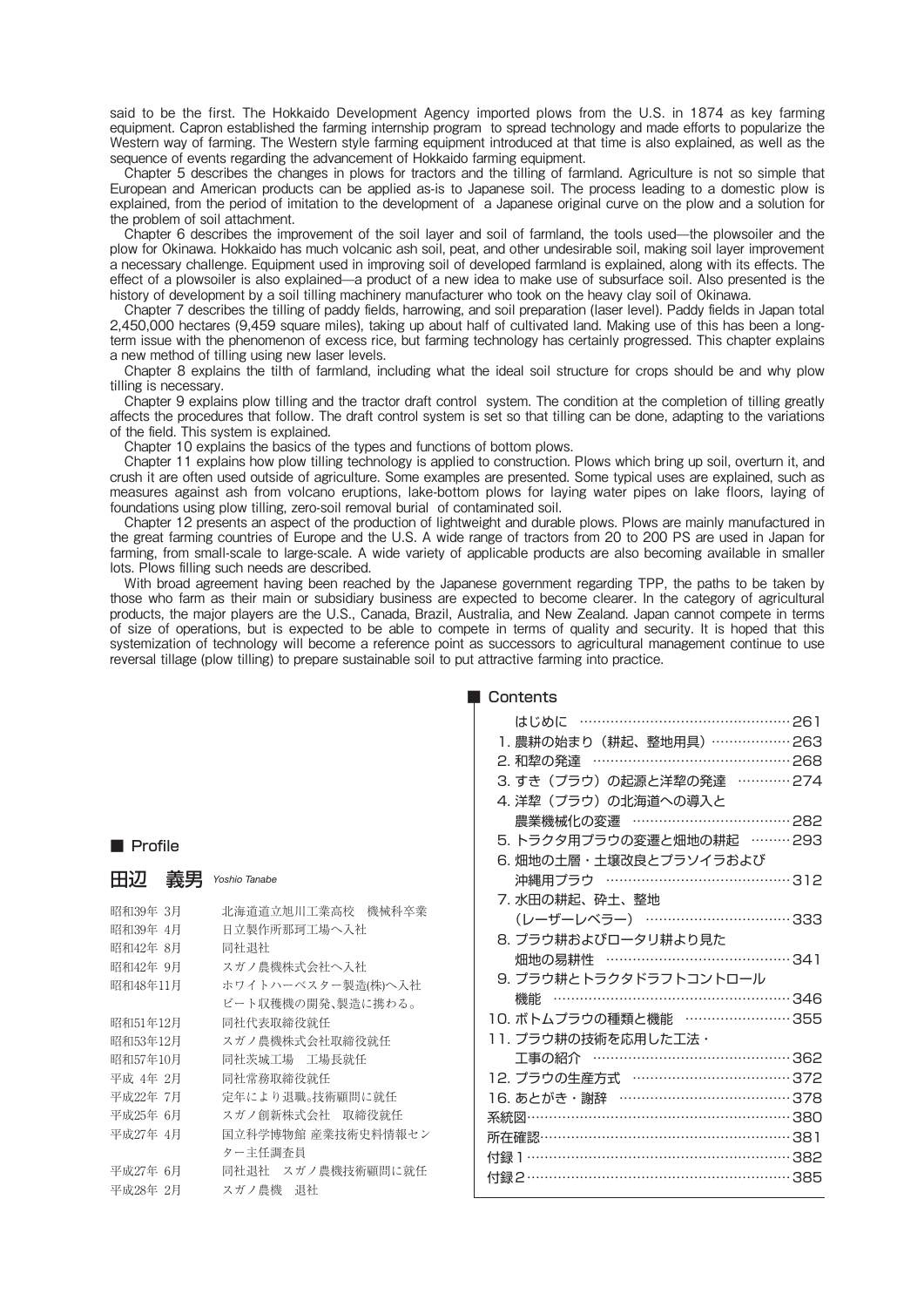# アーク溶接技術発展の系統化調査

*A Systemized Exploration of the Development of Arc Welding Technology*

三田 常夫 *Tsuneo Mita*

4

## ■ 要旨

**金属を接合する溶接は、今日の工業製品にとって欠くことのできない重要な加工技術となっている。その溶接 では、接合部を局部的な高温に高めるために、電気的なエネルギーを利用した種々な手法が開発されているが、 とりわけ、アーク熱を利用して母材を溶融するアーク溶接があらゆる産業分野で大きな役割を果たしている。 アーク溶接に用いられるアークは 1807 年に発見され、発電機が出現した 1860 年頃以降アークを用いる溶接法 の適用が本格化し、現在の主要なアーク溶接法のほとんどは 1950 年前後に開発された。1914(大正 3)年にアー ク溶接が導入されたわが国では、その後の 100 年間でアーク溶接技術は大きく発展し、近年では、世界の溶接 界をリードする主要国としての立場を確立している。**

**本報告は、このようなアーク溶接技術のわが国における発展経過を中心にまとめたもので、その構成は次のよ うである。第 1 章では、本報告のテーマである溶接技術の概要と加工技術としての位置付けを述べるとともに、 その中でアーク溶接法の占める役割を説明した。第 2 章では、アーク溶接法の概要を説明するために、溶接アー クの性質ならびに主なアーク溶接法の原理と特徴を述べた。**

**第 3 章からは本報告の本題であり、第 3 章ではアーク溶接プロセスの発展経過をアーク溶接法ごとにまとめ た。取り上げたアーク溶接法は、被覆アーク溶接、サブマージアーク溶接、ティグ溶接、ミグ溶接、マグ溶接、 パルスマグ・ミグ溶接およびその他のアーク溶接である。その他のアーク溶接としては、プラズマアーク溶接、 セルフシールドアーク溶接、エレクトロガスアーク溶接、アークスタッド溶接ならびに狭開先溶接を取り上げて いる。第 4 章ではアーク溶接に用いられる溶接機・溶接電源の発展経過について、時期を 1900 年代前期の萌芽 期、1900 年代中期の開拓期、1900 年代後期の発展期および近代 (1969 年以降 ) に分け、それぞれの時期ごとに アーク溶接機および電源の発展経過を記述した。第 5 章では、溶接棒、溶接ワイヤなどのアーク溶接材料と、 アーク溶接に用いられるシールドガスの発展経過について述べた。**

**第 6 章は本報告のまとめであり、第 3 章~第 5 章で述べたアーク溶接技術の発展経過を整理し、溶接プロセ ス、溶接電源および溶接材料それぞれの発展経過の概要をフロー図としてまとめた。また、アーク溶接技術の今 後の課題についても概説した。**